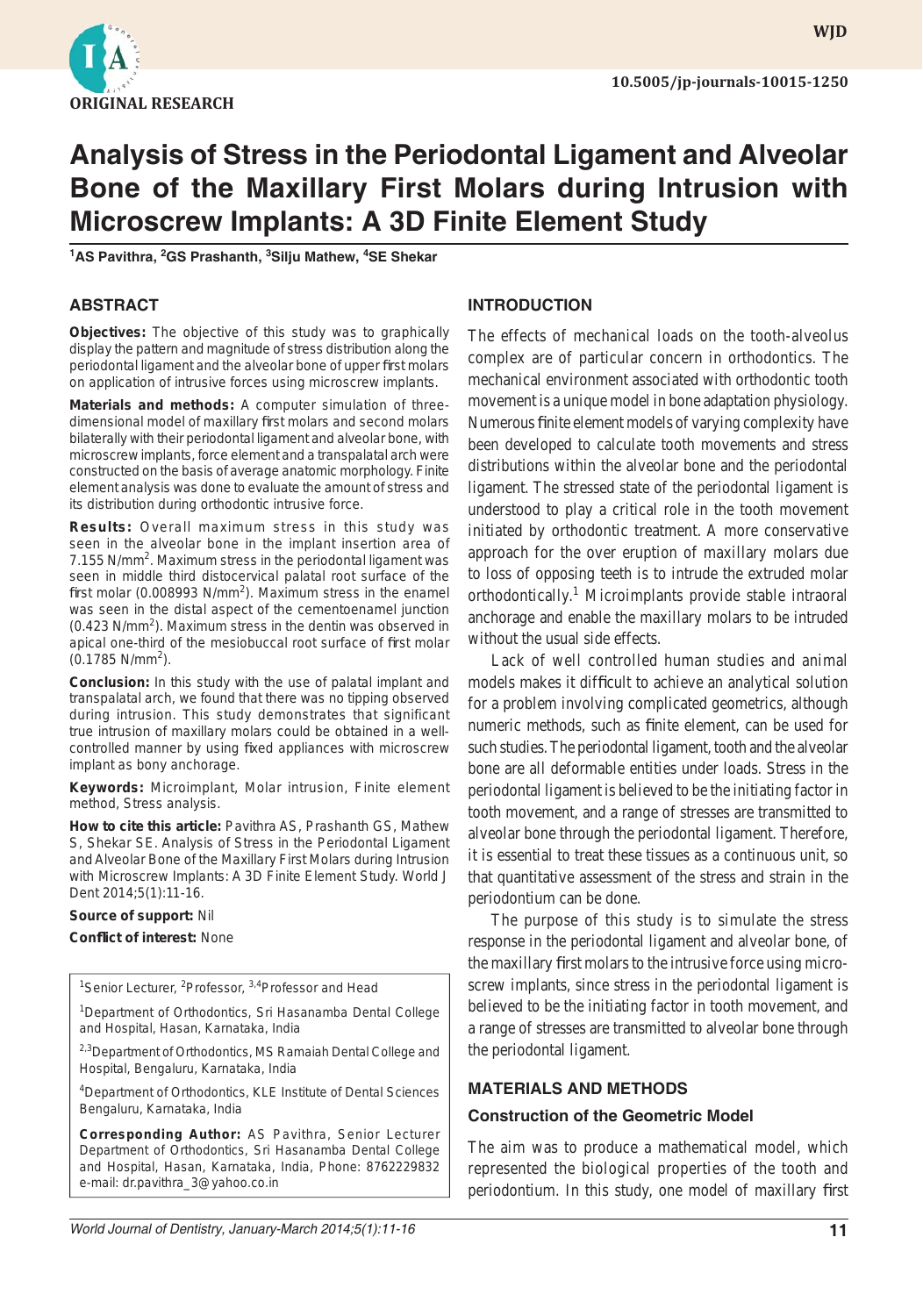#### *AS Pavithra et al*



Fig. 1: Initial geometric model of first and second molars with TPA, implant and force element

molars and second molars with their periodontal ligament and alveolar bone, with microscrew implants, force element and a transpalatal bar were constructed. The dimensions in this method were on the based on the data derived from Wheeler's dental anatomy, physiology and occlusion.<sup>2</sup> As the thickness of the periodontal ligament is not same all over, an average thickness of 0.28 mm was assumed and generated around the model of the root. The software used for geometric modelling was ANSYS (version 10) (Fig. 1).

## **Conversion of the Geometric Model to a Finite Element Method/Discretization**

The continuum is the physical body, structure or solid being analyzed. Discretization may be simply described as the process in which the given body is subdivided into an equivalent system of finite elements. It is achieved by replacing the continuum by a set of key points, called nodes, which when properly connected form the elements. The collection of nodes and elements forms the finite element mesh. The mesh generation constitutes the backbone of the finite element analysis (FEA). The finite elements may be triangles or quadrilaterals for a 2D continuum. For a 3D continuum, the finite elements may be either tetrahedral or hexahedral in shape and the elements could be linear quadratic or cubic in order. In this study, to model the irregular geometry of the tooth, tetrahedron meshing was selected as the finite element (Table 1).

## **Material Property Data Representation**

The different structures involved in this study include tooth, periodontal ligament, alveolar bone, implant, TPA and force element. Each structure has a specific material property. In this study, all the tissues were assumed to be isotropic and elastic (Table 2).

## **Defining the Boundary Conditions**

The boundary conditions were defined to simulate how the model was constrained and to prevent it from free body



**Fig. 2:** Three-dimensional mesh model of first and second molars with TPA, implant and force element

motion. The node attached to the area of the top of the bone was fixed.

## **Application of Forces**

A microscrew implants of diameter 1.2 mm, length of 8 mm, was placed palatally, to 3 mm thick alveolar cortical bone between maxillary first and second molars on both the sides. The microscrew implants were placed at an angle of 35° to the long axis of the teeth, with the tip of the screw pointing apically. A transpalatal bar was placed on the upper first molars, to prevent linguoversion of posterior teeth during intrusive force. An intrusive force of 150 gm was applied to the maxillary first molars through the force element attached from the palatal implant to the hook of the transpalatal arch (Fig. 2).

## **Element Stiffness Matrix using a Variation Principle**

The stiffness matrix consists of the coefficients of the equilibrium equations derived from the material and the geometric properties of an element and obtained by the use of principle of minimum potential energy. The stiffness relates the displacements at the nodal points to the applied forces at the nodal points.

The distributed forces applied to the structure were converted into equivalent concentrated forces at the nodes. The equilibrium relation between the stiffness matrix [K], the nodal force vector  ${Q}$ , and the nodal displacement vector {q}, was expressed as a set of simultaneous linear algebraic equations:

## $[K]$  {q} = {Q}

## **Assembly of the Algebraic Equations for the Overall Discretized Continuum**

This process includes the assembly of the overall or the global stiffness matrix for the entire body from the individual element stiffness matrices, and the overall global force or load vector from the element nodal force vectors.

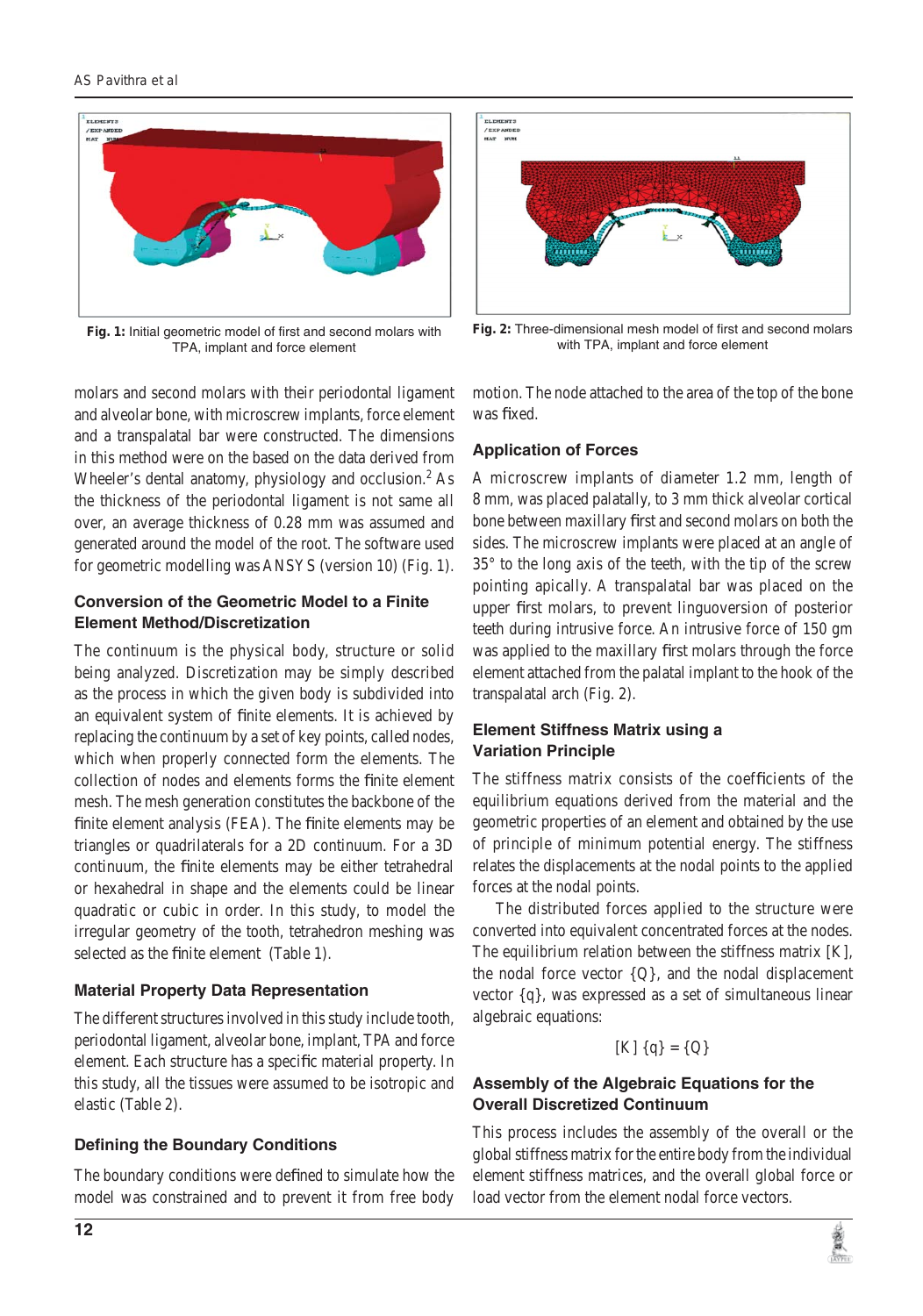*Analysis of Stress in the Periodontal Ligament and Alveolar Bone of the Maxillary First Molars during Intrusion*

| <b>Table 1:</b> The number of elements and nodes used in the |  |
|--------------------------------------------------------------|--|
| finite element mondel                                        |  |

| illille element model |              |                 |
|-----------------------|--------------|-----------------|
| Model                 | No. of nodes | No. of elements |
| First molar           | 5,680        | 25,579          |
| Second molar          | 5,650        | 26,020          |
| Periodontal ligament  | 7.928        | 29,102          |
| Alveolar bone         | 30,863       | 1,56,938        |
| <b>TPA</b>            | 38           | 36              |
| Implant               | 1,698        | 6,570           |
| Force element         | 57           | 56              |

**Table 2:** The material parameters used in the finite element model

| Material             | Young's modulus<br>$(N/mm^2)$ | Poisson's ratio |
|----------------------|-------------------------------|-----------------|
| Tooth                | 15,000                        | 0.280           |
| Periodontal ligament | 50                            | 0.3             |
| Alveolar bone        | 10,000                        | 0.3             |
| Implant              | 65,000                        | 0.3             |
| TPA                  | 65,000                        | 0.3             |

The overall equilibrium relations between the total stiffness matrix  $[K]$ , the total load vector  $\{R\}$  and the nodal displacement vector for the entire body {r} will again be expressed as a set of simultaneous equations:

 $[K]$  {r} = {R}

## **Solutions for the Unknown Displacements**

The algebraic equations assembled are solved for the unknown displacements. In linear equilibrium problems, this is a relatively straightforward application of matrix algebra techniques. However, for nonlinear problems, the desired solutions are obtained by a sequence of steps, each step involving a modification of stiffness matrix and or load vector.

## **Computation of the Element Strains and Stresses from the Nodal Displacements**

The result of an analysis is called post-processing. Stresses (N/mm<sup>2</sup>) were calculated and presented in colorful bands; different colors represented different stress levels in the deformed state (Fig. 3).

## **RESULTS**

Stresses were caculated and presented in colorful bands: red color column of spectrum indicates maximum principal stresses and following colors, like orange, yellow, pink, green, blue, represent reducing level of stress, and white color spectrum represents the lowest level of stress.

The results were obtained as displacement of the teeth, periodontal ligament, and alveolar bone and the distribution of stresses in various structures.



- Maximum deformation in the alveolar bone was found in the implant area  $(0.184 \times 10^{-3}$ mm) and deformation was also seen in mesial and distal cervical alveolar bone of the first molars. Minimum deformation was seen in the palatal alveolar bone (Fig. 4A).
- Maximum stress in the alveolar bone was seen in the implant area  $(7.155 \text{ N/mm}^2)$ . Moderate in the mesial and distal cervical alveolar bone (Fig. 4B).
- Displacement in periodontal ligament was maximum at cervical area  $(0.285 \times 10^{-4} \text{ mm})$  minimum at the mesiobuccal root apex (Fig. 4C).
- Maximum stress in the periodontal ligament was seen in the distal cervical of the palatal root surface of the first molar  $(0.008993 \text{ N/mm}^2)$  and minimum at the palatal root surface of the second molar (Fig. 4D).
- Maximum deformation was seen at the head and neck region of the implant  $(0.976 \times 10^{-3}$ mm) and minimal in the tip of the implant (Fig. 4E).
- Maximum stress was seen in the implant at the neck region where it is inserted in the bone  $(15.258 \text{ N/mm}^2)$ and minimum stress was seen in the head region of the implant (Fig. 4F).
- Overall maximum stress in the implant insertion area. Minimum stress was noted in the TPA (Fig. 4G).
- Overall maximum displacement was seen at occlusal one-third of the maillary first molar crown  $(0.513 \times 10^{-4}$ mm) and minimum at the root of the second molar (Fig. 4H).
- Maximum stress in the enamel was seen in the distal aspect of the CEJ  $(0.423 \text{ N/mm}^2)$ . Minimum stress was seen in the middle one-third of the crown.
- Overall tooth stress was maximum in the distocervical aspect of the first molar  $(33.981 \text{ N/mm}^2)$ . Minimum was seen in the palatal root surface of the second molar.
- Maximum stress in the TPA was noted at the joint area to the first molar band  $(2.298 \text{ N/mm}^2)$ . Minimum at the loop of the TPA.
- Maximum band stress was noted at the distopalatal aspect of the first molar band  $(0.36196 \text{ N/mm}^2)$ .

No tipping was observed during intrusion. This study demonstrate that significant true intrusion of maxillary molars could be obtained in a well-controlled manner by using fixed appliances with microscrew implant as bony anchorage.

## **DISCUSSION**

Finite element method (FEM) provides three-dimensional model with a freedom to simulate orthodontic force system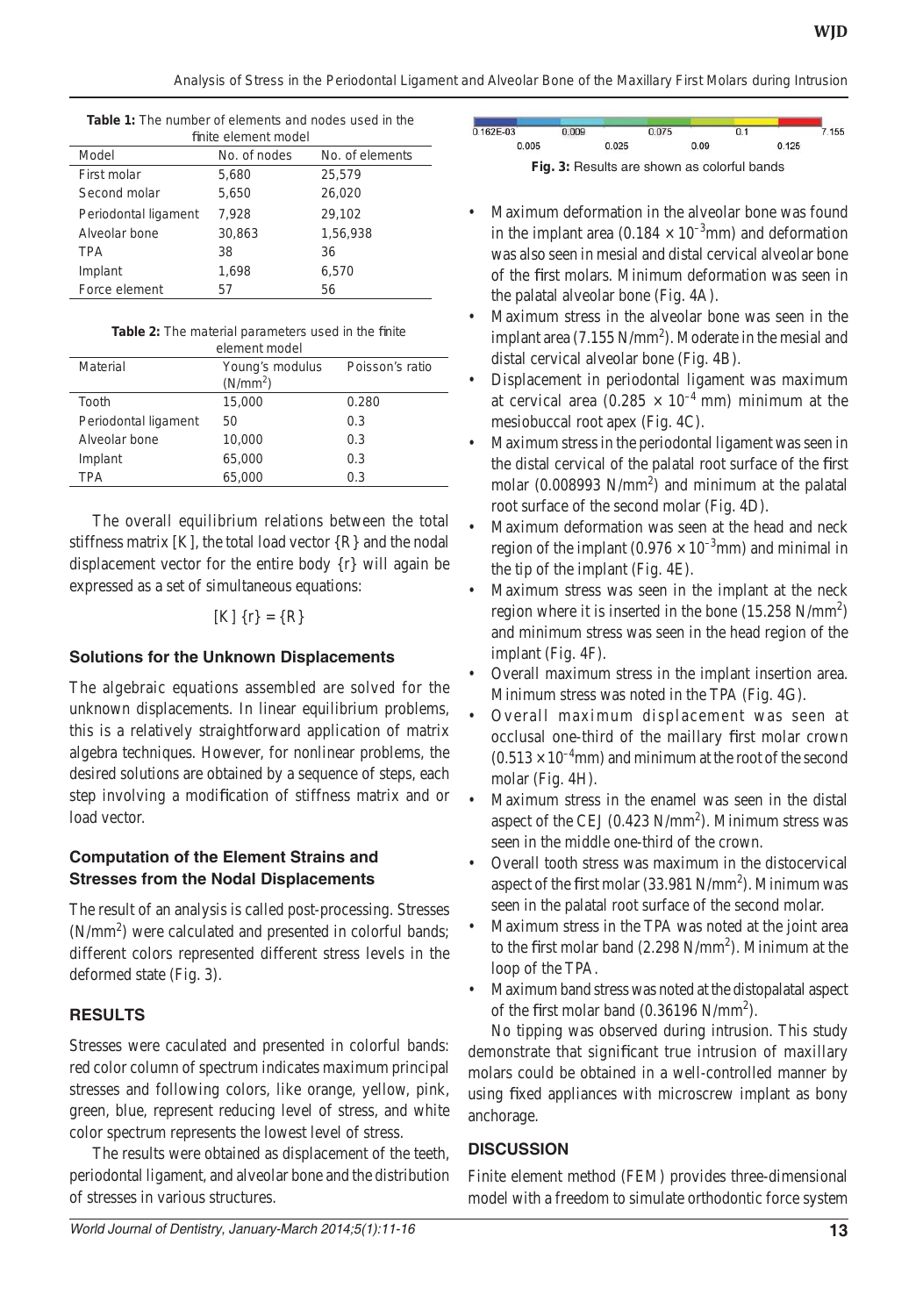## *AS Pavithra et al*



**Fig. 4A:** Displacement in the alveolar bone when intrusion force was applied to the first molars



**Fig. 4B:** Von Mises stress distribution in the alveolar bone when intrusion force was applied to the first molars



**Fig. 4C:** Displacement in the periodontal ligament when intrusion force was applied to the first molars

applied clinically and allows the analysis of the reaction of the dentition to orthodontic load in three-dimensional spaces. Finite element analysis makes use of computer to solve large number of equations, which simulates the physical properties of the structure being analyzed. Trying to understand or predict the complexities involved in response to forces has always been a challenge for orthodontists.



**Fig. 4D:** Von Mises stress distribution in the periodontal ligament when intrusion force was applied to the first molars



**Fig. 4E:** Displacement in the implant when intrusion force was applied



**Fig. 4F:** Von Mises stress in the implant when intrusion force was applied

Andersen KL et al  $(1991)^3$  conducted a study to evaluate levels and profiles of initial stress in the periodontal ligament after application of various force systems. As expected, there was a marked variation in stress distribution from cervical area to apex when tipping forces were applied.

Bobak V et al  $(1997)^4$  carried out finite element method of analysis to analyze theoretically the effects of a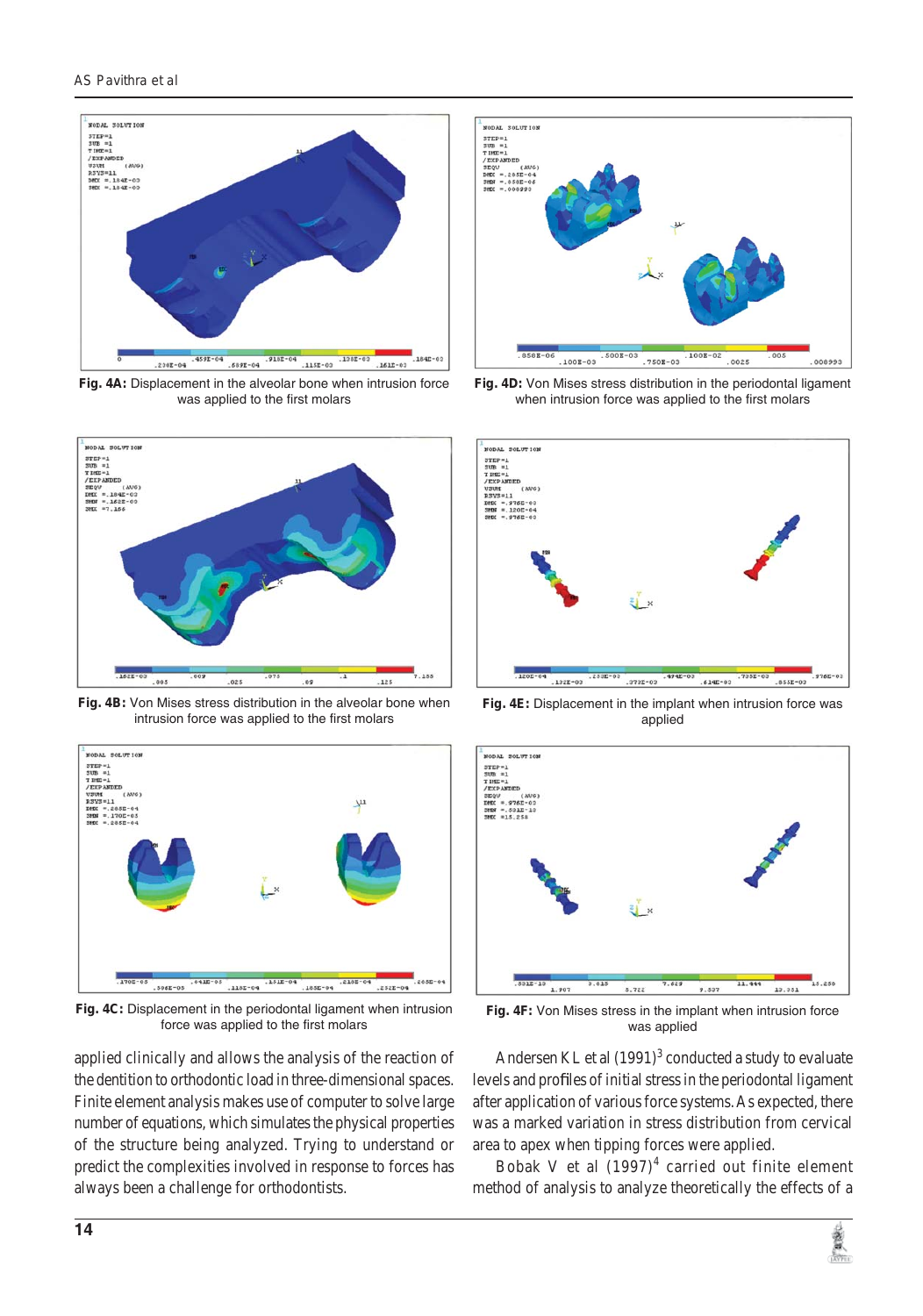

**Fig. 4G:** Overall Von Mises stress distribution



**Fig. 4H:** Displacement plot of overall structures

transpalatal arch on periodontal stresses of molars that were subjected to typical retraction forces.

Reint Reynders et al  $(2009)^5$  systematically reviewed and concluded that mini-implants can be used as temporary anchorage devices.

K Tanne et al<sup>6</sup> concluded that the Youngs modulus of the PDL was demonstrated to be greater in the adults than in the adolescent subjects. The differing biomechanical properties of the PDL in adults were demonstrated to result in almost equivalent or somewhat increased stress levels in the PDL in adult subjects and thus leads to a delay in tooth movement.

The results given by Jeon PD et al  $(1999)^7$  suggest that the root morphology of the maxillary first molar makes it less susceptible to apical root resorption relative to the anterior teeth during tooth movement. In the current study, when intrusion force of 150 gm was applied to the first molar, maximum stress was observed in apical one-third of the mesiobuccal root surface of first molar 0.178 N/mm<sup>2</sup>. And, minimum stress in the middle one-third of mesiobuccal root surface of the first molar. Overall maximum stress in this study was found in the implant insertion area in the alveolar bone of 7.155 N/mm<sup>2</sup>. It reminded of the initial stress be taken into consideration when immediate loading of the microimplant is planned.

Richard J Smith et al extensively studied the mechanics of tooth movement. They concluded that orthodontic forces can be mathematically treated as vectors, when more than one force is applied to a tooth, the forces can be combined to determine a single overall resultant.<sup>8</sup>

The periodontal tissues exhibit nonlinear behavior in response to external forces. However, the nature of biomechanical behavior of the periodontium before and after orthodontic tooth movement has not been elucidated because of the difficulties in measurement. It is thus important to investigate the biomechanical reactions of the periodontium to the external forces to determine an optimal force application for orthodontic tooth movement. Understanding the principles of biomechanics and the manner in which the tooth and its supporting structures react to forces and moments help to prevent damage to the periodontium during treatment.

Dr Robert M Ricketts said, 'orthodontics is a profession where one enhances the facial esthetics by using the dentition as a tool'. This is even more valid in the 21st century when teeth can be moved much more easily and in a more controlled fashion with miniscrew implants.<sup>9</sup> One model of maxillary first molars and second molars with their periodontal ligament and alveolar bone, with microscrew implants and a transpalatal bar was developed with defined material properties. A microscrew implants of diameter 1.2 mm, length of 8 mm, was placed palatally, to 3 mm thick alveolar cortical bone between maxillary first and second molars on both the sides. The microscrew implants were placed at an angle of 35° to the long axis of the teeth, with the tip of the screw pointing apically. A transpalatal bar was placed on the upper first molars, to prevent linguoversion of posterior teeth during intrusive force. An intrusive force of 150 gm was applied to the maxillary first molars. The flexibility of the FEM in modifying geometry, allowed the simulation of the stress response in the periodontal ligament, alveolar bone, of the maxillary first molars to the intrusive force using microscrew implants.

In a study conducted by John Middleton et al in the finite element model analysis, bone was found to experience a low strain of  $1 \times 10^{-5}$  mm, whereas the periodontal ligament experienced a strain of 0.1 mm when the 'tooth model' is loaded. The results suggest that in this computerized representation of the tissues a strain of significantly greater magnitude is found in the periodontal ligament in comparison to that found in the bone surrounding the tooth.<sup>10</sup> The current study supports the study by John Middleton et al that the periodontal ligament appears to experience relatively high strains, whereas the adjacent bone appear